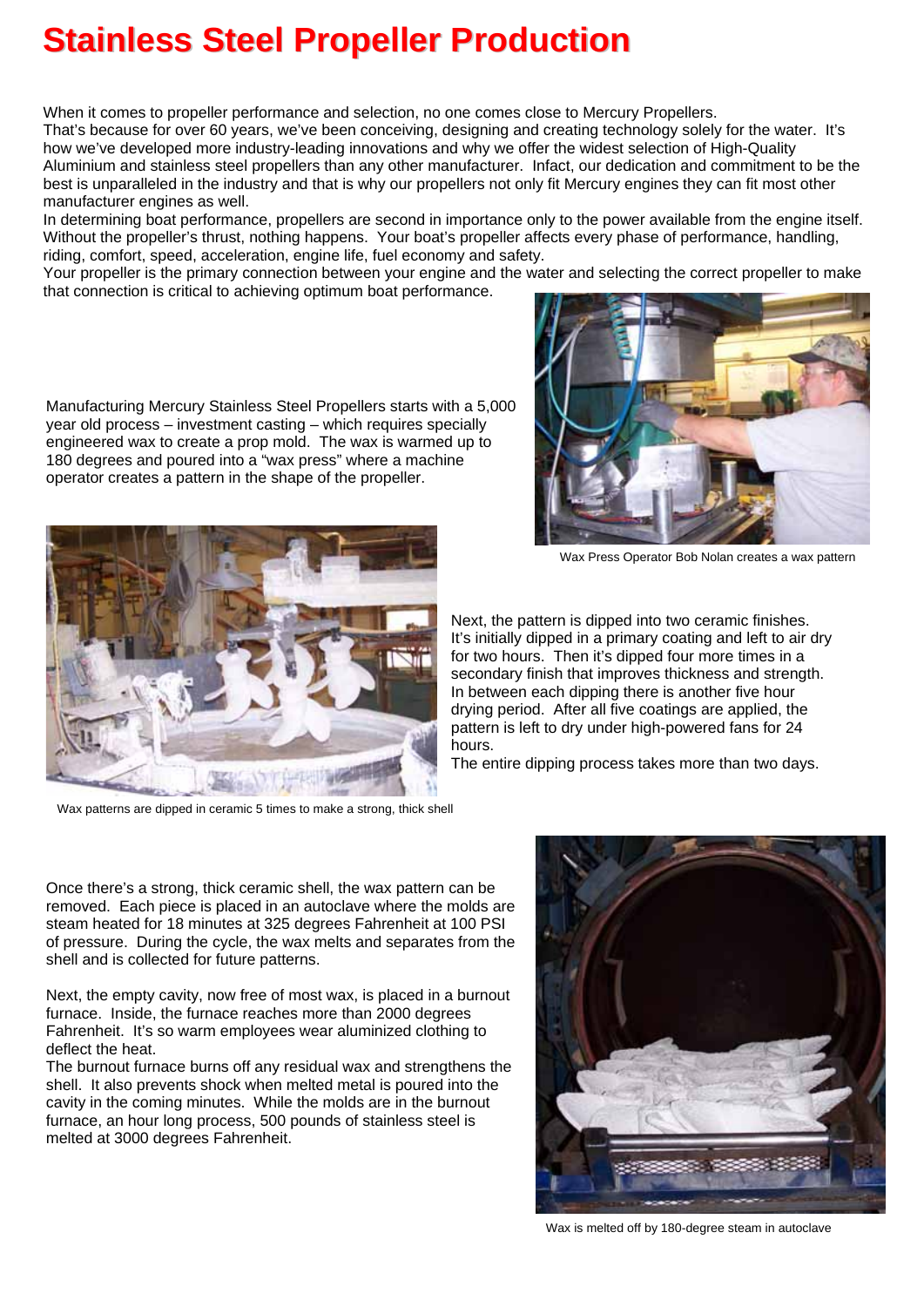![](_page_1_Picture_0.jpeg)

After the shells are removed from the furnace, the liquid metal is poured inside the cavities from a ladle 50 pounds at a time. The process continues until all 500 pounds of melted metal are poured.

Furnace Operator Jerred Nelson pours melted stainless steel into shells

Shells are then cooled on carts for about an hour then transferred to the cleaning cell, where residual ceramic is removed using three types of equipment, a knockout machine (resembling a jackhammer), an abrasive saw and a sand blaster. By the completion of this process, the prop is free and clear of residual ceramic or oxidation. It is the last step of the casting process.

![](_page_1_Picture_4.jpeg)

Cleaning cell operator Phil Gabatholer removes ceramic residue with a sandblaster

Now the prop has been cast, machinists take over. Mercury's standard Delrin sleeved props require minimal machining on the outside diameter of the hub. There is more extensive machining involved on props that counter rotate, like the Bravo 3. Machinists have to work with the hub of the propeller and splines so the prop can affix to the prop shaft for these types of propellers.

![](_page_1_Picture_7.jpeg)

Machinist Earl Freund works on a propeller hub so it can be affixed to the shaft